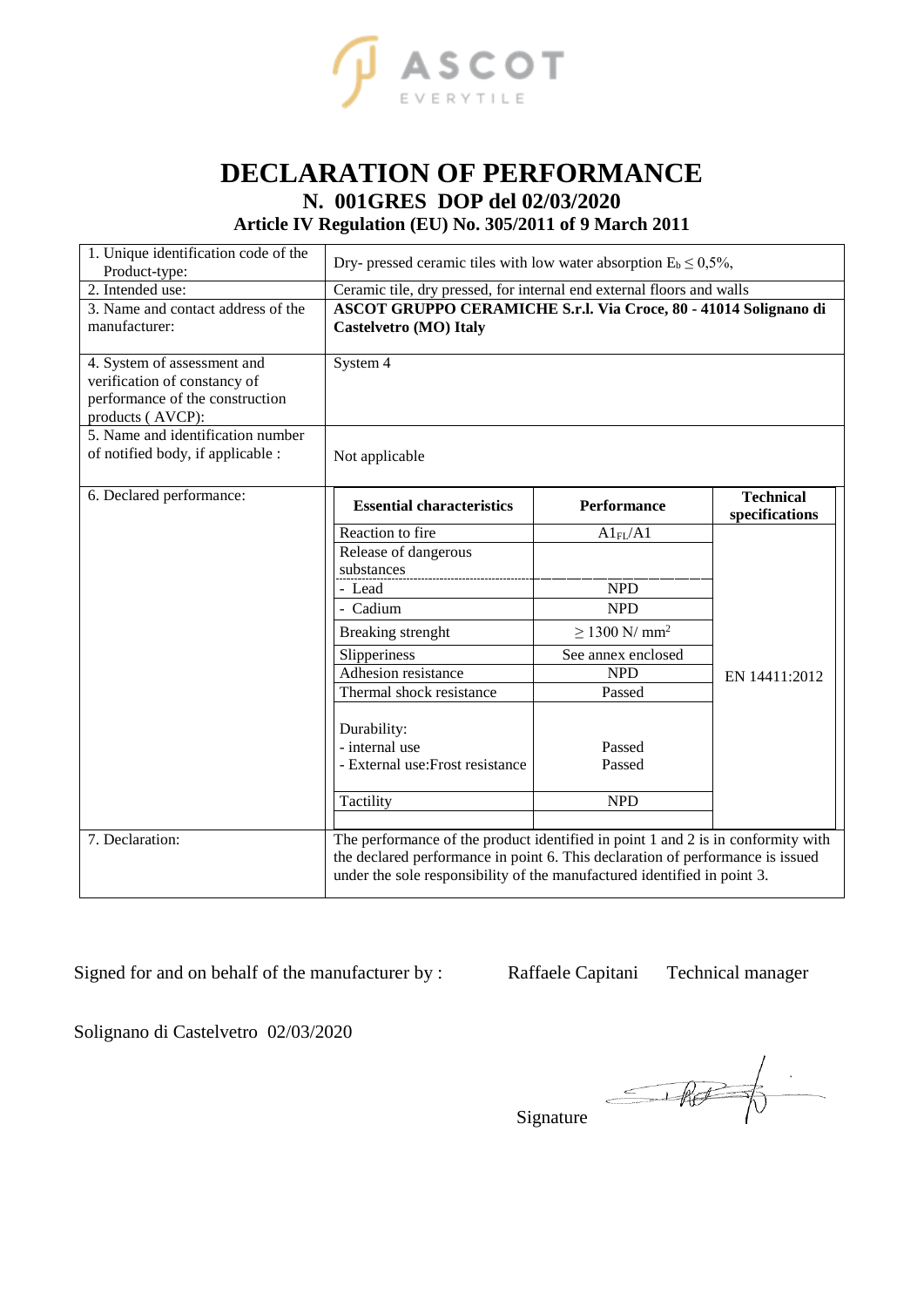|                       |                      |                 | <b>DIN 51097</b> |
|-----------------------|----------------------|-----------------|------------------|
| <b>Series</b>         | Products             | DIN51130        | B.C.R.A.         |
| <b>ALABASTRO</b>      | Naturale e lappato   | N.P.D.          | >0,40            |
| <b>ANTICHE CAVE</b>   |                      | N.P.D.          | N.P.D.           |
| <b>ATHENA</b>         | Naturale             | R <sub>10</sub> | >0,40            |
| <b>ATHENA</b>         | Lappato              | N.P.D.          | N.P.D.           |
| <b>BARK</b>           |                      | R <sub>10</sub> | >0,40            |
| <b>CEMENT</b>         | Naturale             | N.P.D.          | N.P.D.           |
| <b>CEMENT</b>         | Out                  | R <sub>10</sub> | >0,74            |
| <b>COLORS</b>         |                      | N.P.D.          | N.P.D.           |
| <b>CONCREATE</b>      |                      | N.P.D.          | N.P.D.           |
| <b>DIMORE TOSCANE</b> |                      | N.P.D.          | N.P.D.           |
| <b>DIVINA</b>         | Naturale e Retticato | R <sub>10</sub> | N.P.D.           |
| <b>DIVINA</b>         | Lappato              | N.P.D.          | N.P.D.           |
| <b>EASY LIFE</b>      | Naturale e lappato   | N.P.D.          | N.P.D.           |
| <b>ELEKTRA</b>        | Naturale e lappato   | N.P.D.          | N.P.D.           |
| <b>FOCUS</b>          | Naturale             | R <sub>10</sub> | >0,40            |
| <b>FOCUS</b>          | Out                  | R <sub>11</sub> | >0,74            |
| <b>FOREST</b>         |                      | N.P.D.          | N.P.D.           |
| <b>FOSSIL</b>         |                      | R <sub>10</sub> | N.P.D.           |
| <b>GALACTICA</b>      | Naturale             | R <sub>9</sub>  | N.P.D.           |
| <b>GALACTICA</b>      | Supergrip            | R <sub>11</sub> | N.P.D.           |
| <b>GRADUAL</b>        |                      | N.P.D.          | N.P.D.           |
| <b>INDIAN STONE</b>   | Naturale e lappato   | N.P.D.          | N.P.D.           |
| <b>INDIAN STONE</b>   | Out                  | R <sub>10</sub> | >0,74            |
| <b>INFINIITY</b>      |                      | R <sub>10</sub> | N.P.D.           |
| <b>JUST</b>           | Naturale e lappato   | N.P.D.          | N.P.D.           |
| <b>KALAHARI</b>       | Naturale             | R <sub>9</sub>  | >0,40            |
| <b>KALAHARI</b>       | Lappato              | N.P.D.          | N.P.D.           |
| <b>KEY</b>            | IN                   | R <sub>9</sub>  | N.P.D.           |
| <b>KEY</b>            | <b>OUT</b>           | R <sub>10</sub> | >0,40            |
| <b>KILIM</b>          |                      | N.P.D.          | N.P.D.           |
| <b>KRATT</b>          |                      | R <sub>9</sub>  | N.P.D.           |
| <b>LAGUNA</b>         |                      | N.P.D.          | N.P.D.           |
| <b>LE FORNACI</b>     | Naturale             | N.P.D.          | N.P.D.           |
| <b>LE FORNACI</b>     | Rock                 | R <sub>10</sub> | N.P.D.           |
| <b>LIMEWALK</b>       |                      | R <sub>10</sub> | >0,40            |
| <b>LIMEWALK</b>       | Out                  | R <sub>12</sub> | >0,90            |
| <b>MADE</b>           | Naturale             | R <sub>9</sub>  | >0,40            |
| <b>MADE</b>           | Lappato              | N.P.D.          | N.P.D.           |
| <b>MINIWALK</b>       |                      | R <sub>10</sub> | >0,40            |
| <b>MINIWALK</b>       | Out                  | R <sub>12</sub> | >0,90            |
| <b>MISTY</b>          |                      | N.P.D.          | N.P.D.           |
| <b>MODULOR</b>        |                      | R <sub>9</sub>  | N.P.D.           |
| <b>MURMANSK</b>       | Naturale e lappato   | N.P.D.          | N.P.D.           |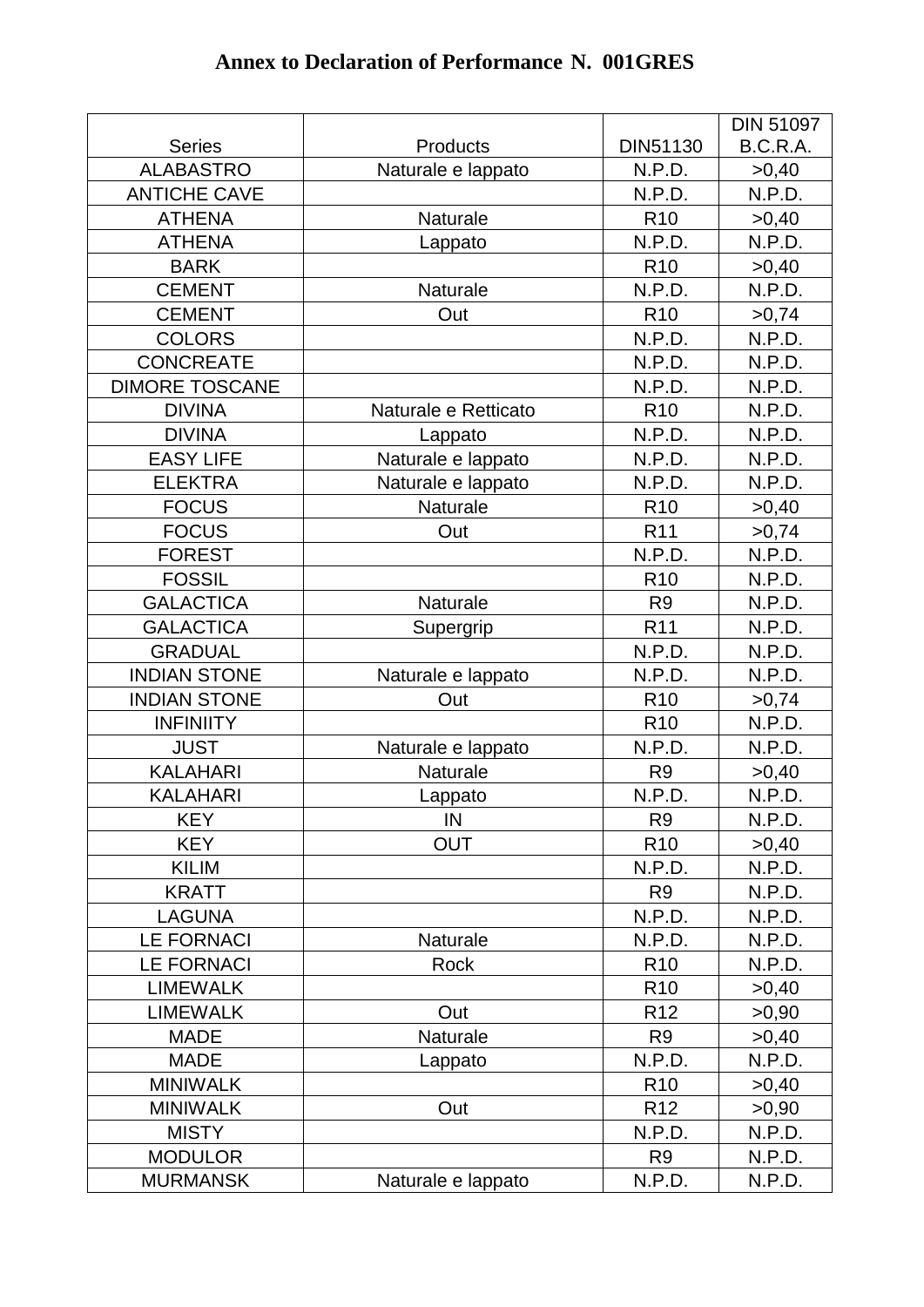| <b>NASSAU</b>                       |                      | R <sub>9</sub>  | N.P.D. |
|-------------------------------------|----------------------|-----------------|--------|
| <b>NATURE</b>                       |                      | R <sub>9</sub>  | N.P.D. |
| <b>NOTRE DAME</b>                   | <b>Naturale</b>      | N.P.D.          | N.P.D. |
| <b>NOTRE DAME</b>                   | Rock                 | R <sub>11</sub> | >0,74  |
| <b>OLDWOOD</b>                      | Naturale e Retticato | R <sub>9</sub>  | >0,40  |
| <b>OLDWOOD</b>                      | Lappato              | N.P.D.          | N.P.D. |
| <b>OLDWOOD</b>                      | Out                  | R <sub>11</sub> | >0,40  |
| PIETRE DI LORENA                    |                      | R <sub>9</sub>  | N.P.D. |
| <b>PINECREST</b>                    |                      | N.P.D.          | N.P.D. |
| <b>PROWALK</b>                      |                      | R <sub>10</sub> | >0,40  |
| <b>PROWALK</b>                      | Out                  | R <sub>12</sub> | >0,40  |
| ROCCA DEI BORGIA                    |                      | R <sub>10</sub> | N.P.D. |
| <b>ROSA DEI VENTI</b>               |                      | N.P.D.          | N.P.D. |
| <b>SEASON</b>                       |                      | N.P.D.          | N.P.D. |
| <b>SPECTRA</b>                      |                      | R <sub>9</sub>  | >0,40  |
| <b>SPECTRA</b>                      | Lappato              | N.P.D.          | N.P.D. |
| <b>SPACEWALK</b>                    |                      | R <sub>10</sub> | >0,40  |
| <b>SPLASH</b>                       |                      | R <sub>10</sub> | >0,40  |
| <b>STONEWALK</b>                    |                      | R <sub>10</sub> | >0,40  |
| <b>STRALIS</b>                      |                      | N.P.D.          | >0,40  |
| <b>STRALIS</b>                      | Lappato              | N.P.D.          | N.P.D. |
| <b>TERRE D'ORIENTE</b>              |                      | N.P.D.          | N.P.D. |
| <b>TRAV. ELEGANTE</b>               | Naturale             | R <sub>10</sub> | N.P.D. |
| <b>TRAV. ELEGANTE</b>               | Lappato              | N.P.D.          | N.P.D. |
| TRAV.SUPERLUX                       | Lappato              | N.P.D.          | N.P.D. |
| <b>BUSKER</b>                       |                      | R <sub>10</sub> | N.P.D. |
| <b>BUSKER</b>                       | Out                  | R <sub>12</sub> | > 1    |
| <b>MOTION</b>                       | <b>Naturale</b>      | R <sub>9</sub>  | N.P.D. |
| <b>MOTION</b>                       | Lappato              | N.P.D.          | N.P.D. |
| PETRIFIED WOOD                      | Naturale             | R <sub>10</sub> | N.P.D. |
| PETRIFIED WOOD                      |                      | N.P.D.          | N.P.D. |
| <b>PATCHWALK</b>                    | Lappato              | R <sub>10</sub> |        |
|                                     |                      |                 | >0,40  |
| <b>PATCHWALK</b><br><b>LIMEWALK</b> | Out                  | R <sub>12</sub> | >0,40  |
|                                     |                      | R <sub>10</sub> | >0,40  |
| <b>LIMEWALK</b>                     | Lappato              | N.P.D.          | N.P.D. |
| <b>LIMEWALK</b>                     | Out                  | R <sub>12</sub> | >0,40  |
| <b>STEELWALK</b>                    |                      | R <sub>10</sub> | N.P.D. |
| <b>STEELWALK</b>                    | Lappato              | N.P.D.          | N.P.D. |
| <b>NATURAL</b>                      |                      | R <sub>10</sub> | >0,40  |
| <b>NATURAL OUT</b>                  |                      | R <sub>11</sub> | >0,40  |
| <b>EASY WOOD</b>                    |                      | R <sub>10</sub> | >0,40  |
| <b>EASY WOOD</b>                    | Out                  | R <sub>11</sub> | >0,40  |
| <b>RAFTERS</b>                      |                      | R <sub>10</sub> | >0,40  |
| <b>RUE D.SAINT CLOUD</b>            |                      | R <sub>10</sub> | >0,40  |
| <b>RUE D.SAINT CLOUD</b>            | Out                  | R <sub>11</sub> | >0,40  |
| <b>GEMSTONE</b>                     |                      | R <sub>10</sub> | >0,40  |
| <b>GEMSTONE</b>                     | Lux                  | N.P.D.          | N.P.D. |
| <b>CONTEMPORARY</b>                 |                      | R <sub>10</sub> | >0,40  |